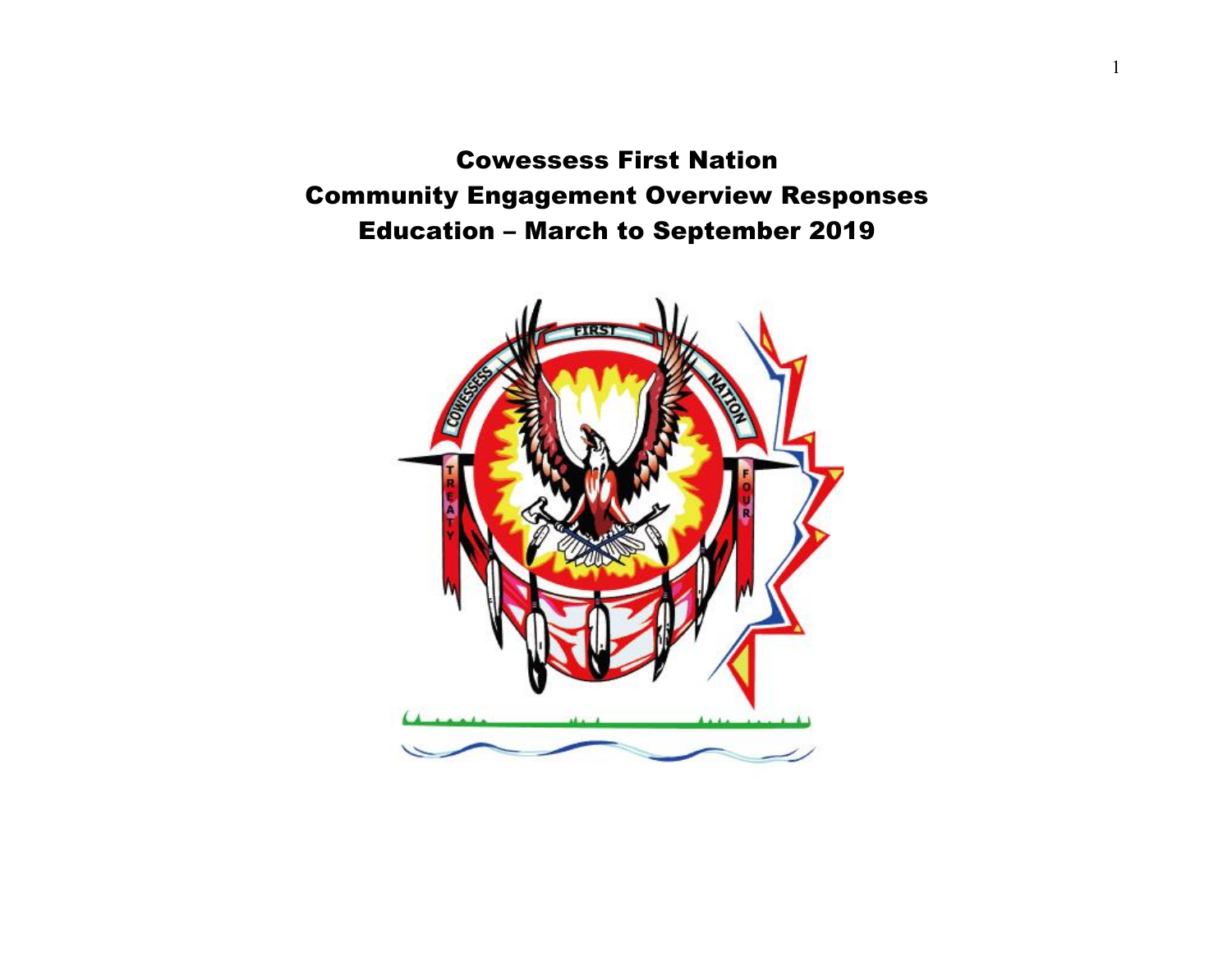| Governance 1                                                                                                                                                                                                                                                                                                                                                                                                                                                                              | <b>Community Feedback:</b>                                                                                                                                                                                                                                                                                                                                                                                                        |
|-------------------------------------------------------------------------------------------------------------------------------------------------------------------------------------------------------------------------------------------------------------------------------------------------------------------------------------------------------------------------------------------------------------------------------------------------------------------------------------------|-----------------------------------------------------------------------------------------------------------------------------------------------------------------------------------------------------------------------------------------------------------------------------------------------------------------------------------------------------------------------------------------------------------------------------------|
| What would governance look like<br>for CCEC, Day Care, Head Start & K<br>to $6?$<br>Themes:<br><b>Structure: Blue</b><br><b>Stability: Yellow</b>                                                                                                                                                                                                                                                                                                                                         | Equality<br>$\bullet$<br>Constitution<br>Regulations<br><b>Stability</b><br><b>Structure</b><br>$\bullet$<br><b>Acceptance and involvement</b><br>$\bullet$<br>Understanding<br>$\bullet$<br><b>Education "Circle"</b><br><b>Elders</b><br>$\circ$<br><b>Parents</b><br>$\circ$<br><b>Teachers</b><br>$\bigcirc$<br><b>Students (Grade 5-8)</b><br>$\circ$<br>Adding in a "PTA" to the line of authority                          |
| <b>CCEC Staff/Chief &amp; Council</b>                                                                                                                                                                                                                                                                                                                                                                                                                                                     | <b>Elders</b>                                                                                                                                                                                                                                                                                                                                                                                                                     |
| <b>Family systems</b><br>Chain of command following adopted policy<br>Student assembly<br>Cree prayer<br>Policies to reflect Daycare, Head Start, and CCEC<br>Good structure (Rules, Principals, respecting the child<br>voice/ opinion)<br><b>Roles and responsibilities</b><br>Self and community<br>$\bullet$<br><b>Mentorship</b><br>$\bullet$<br>Involvement for the Day Care, Head Start, and CCEC to<br>work together and to engage in a better learning, physical<br>environment. | Day Care Parents/ Day Care Board?<br>One board with 14 parents<br>$\bullet$<br>2 Day Care<br>2 Elders<br>$\circ$<br>2 Teachers?<br>2 Head Start<br>$\Omega$<br>$2K-3$<br>Principal?<br>$\circ$<br>$24-6$<br><b>Director</b><br>$\Omega$<br>$27-9$<br>$\Omega$<br>2 10-12<br><b>Focus Groups decide structure after</b><br>$\bullet$<br>A dedicated and knowledgeable committee<br>Smaller Group members in committee<br>$\bullet$ |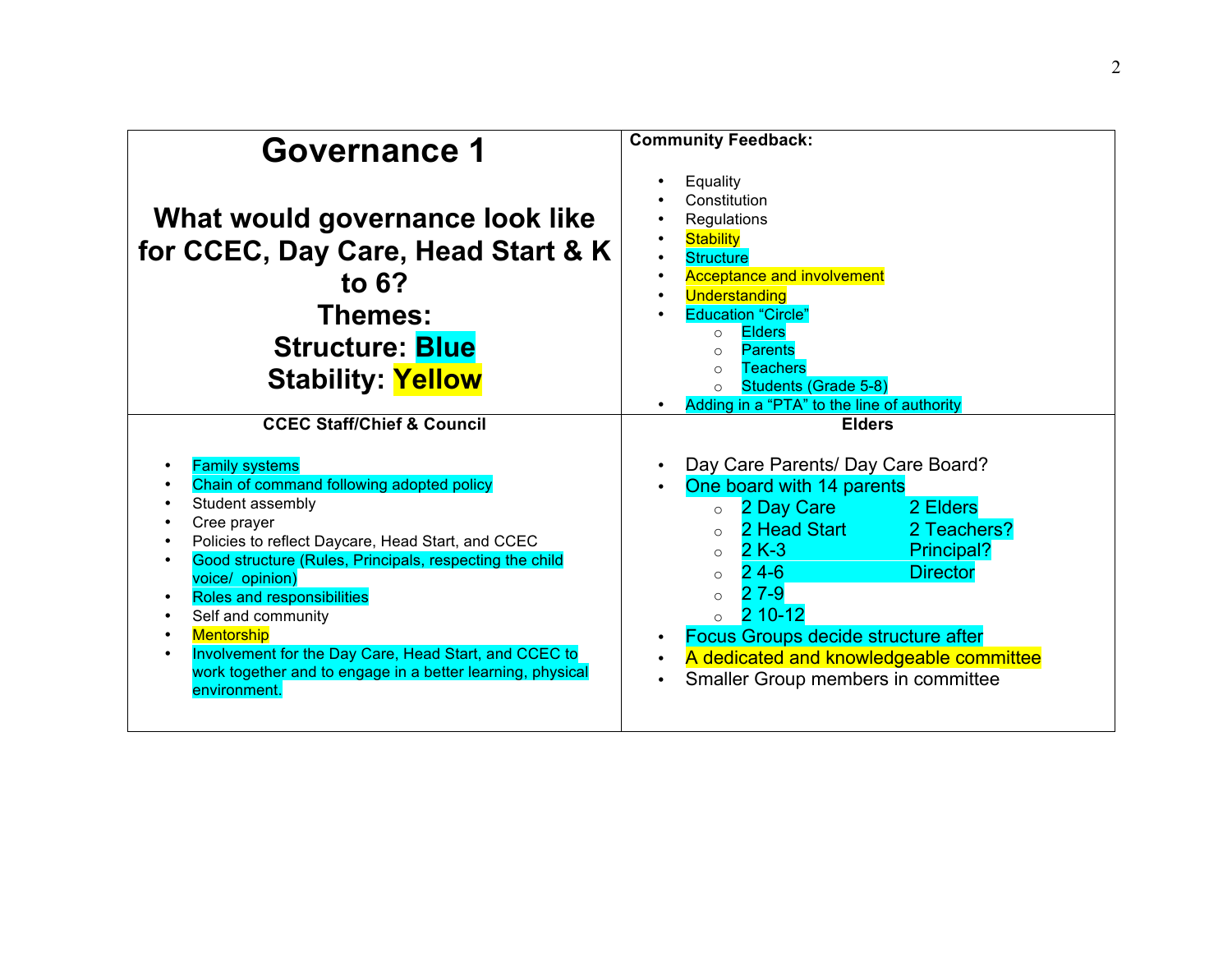|                                                        | <b>Community</b>                                               |
|--------------------------------------------------------|----------------------------------------------------------------|
| <b>Governance 2</b>                                    | <b>Ourselves</b><br>$\bullet$<br><b>Community</b><br>$\bullet$ |
| Who should govern?                                     | <b>Elders</b><br>$\bullet$<br>Children (Grade 5-8)<br>Parents  |
| Themes:                                                | <b>Teachers</b>                                                |
| <b>Knowledge Keepers: Green</b>                        | Youth<br><b>PTA &amp; Student Council</b><br>$\bullet$         |
| <b>Community: Orange</b>                               | <b>Everyone in the community</b><br>$\bullet$                  |
|                                                        |                                                                |
| <b>CCEC Staff/Chief &amp; Council</b>                  | <b>Elders</b>                                                  |
| Elected members But using advice from                  | Membership-#1<br>$\bullet$                                     |
| members.<br>$\bullet$                                  | Chief and Council-#2<br>Band Staff-#3<br>$\bullet$             |
| <b>Elders</b><br><b>Elders council</b><br>$\bullet$    | Parents/ students-#4                                           |
| <b>Inclusive</b>                                       | All four to work collectively<br>$\bullet$                     |
| Students, Parents, and staff                           | High School students.<br>$\bullet$                             |
| Educators, elders, community members, and<br>$\bullet$ | Chief and Council- with in/out from community.<br>$\bullet$    |
| student leaders<br><b>Clan system</b>                  |                                                                |
| Partnership not dictatorship                           |                                                                |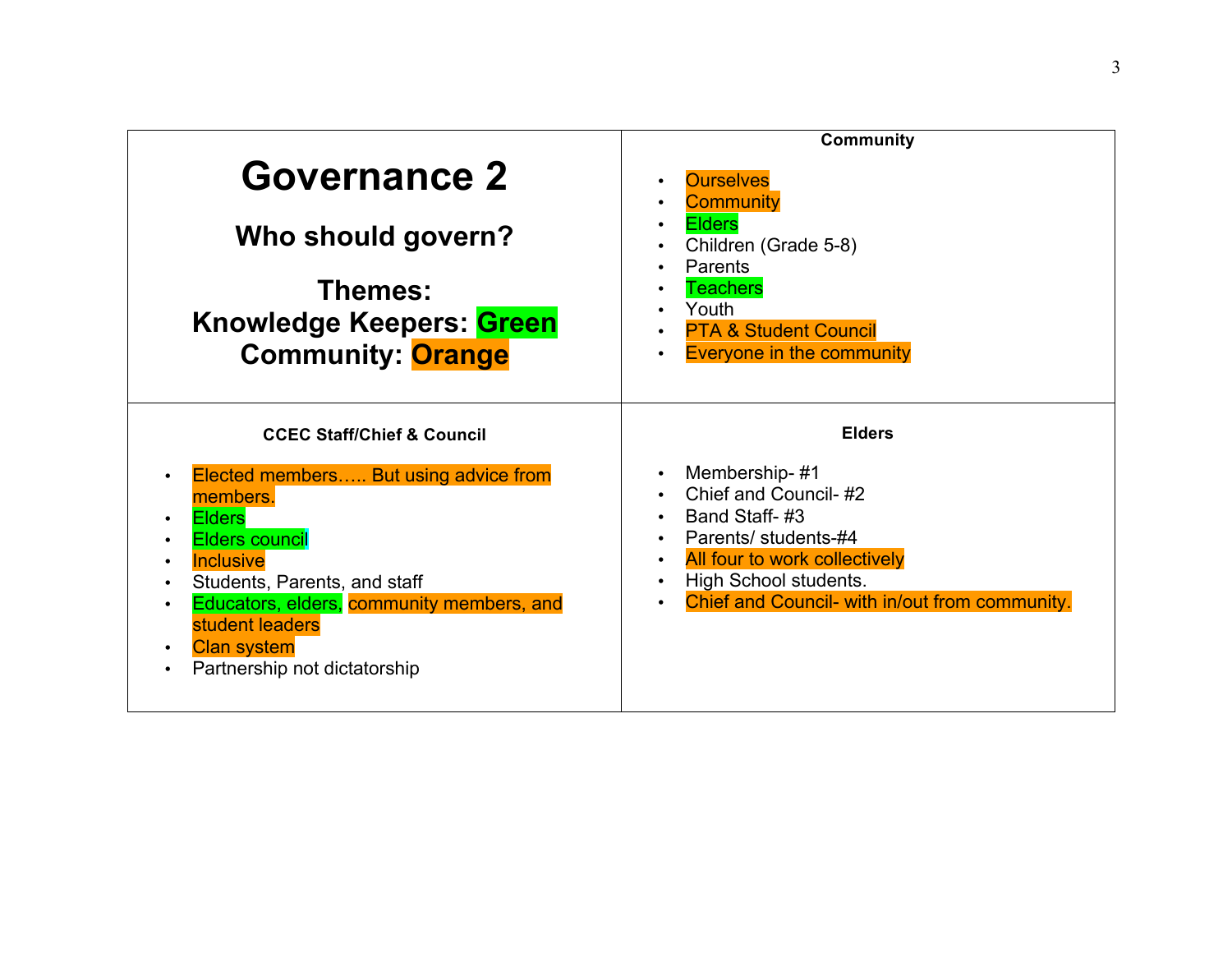|                                                                                                                                                                                                                                                                                                                                                                                       | <b>Community</b>                                                                                                                                                                                                                                                                                                                                                                          |
|---------------------------------------------------------------------------------------------------------------------------------------------------------------------------------------------------------------------------------------------------------------------------------------------------------------------------------------------------------------------------------------|-------------------------------------------------------------------------------------------------------------------------------------------------------------------------------------------------------------------------------------------------------------------------------------------------------------------------------------------------------------------------------------------|
| <b>Governance 3</b><br>What would accountability look<br>like?<br>Themes:<br><b>Honesty: Blue</b><br><b>Responsibility: Yellow</b>                                                                                                                                                                                                                                                    | <b>Truth</b><br><b>Honesty</b><br>Intuition<br><b>Believe</b><br>Reconciliation<br>Reporting to community and each other<br>Being open & honest when telling the community what's<br>going on<br>Sticking to policy & procedures and keeping your word<br>Follow the lines of authority and encourage community<br>members to do the same (Holding them accountable to<br>change as well) |
| <b>CCEC Staff/Chief &amp; Council</b><br>Too each other<br>Parents/ Students/ Elders/ Teachers/ Community Council<br><b>Accountability</b><br>Academic<br>Attendance<br>Attitude<br>Financial<br><b>Behavioural</b><br>Community - Values<br>Stability<br>Accomplishment<br>Honesty and openness. No judgement<br><b>Being responsible for self</b><br>Building success in the future | <b>Elders</b><br>Overall Community involvement-collectively<br>Better understanding for the community & Citizens.<br><b>Budget &amp; Spending - Shared</b><br>School success goals - Shared co-constructed with<br>students, teachers, and parents.<br>Involvement, understand, and participate.<br>$\bullet$                                                                             |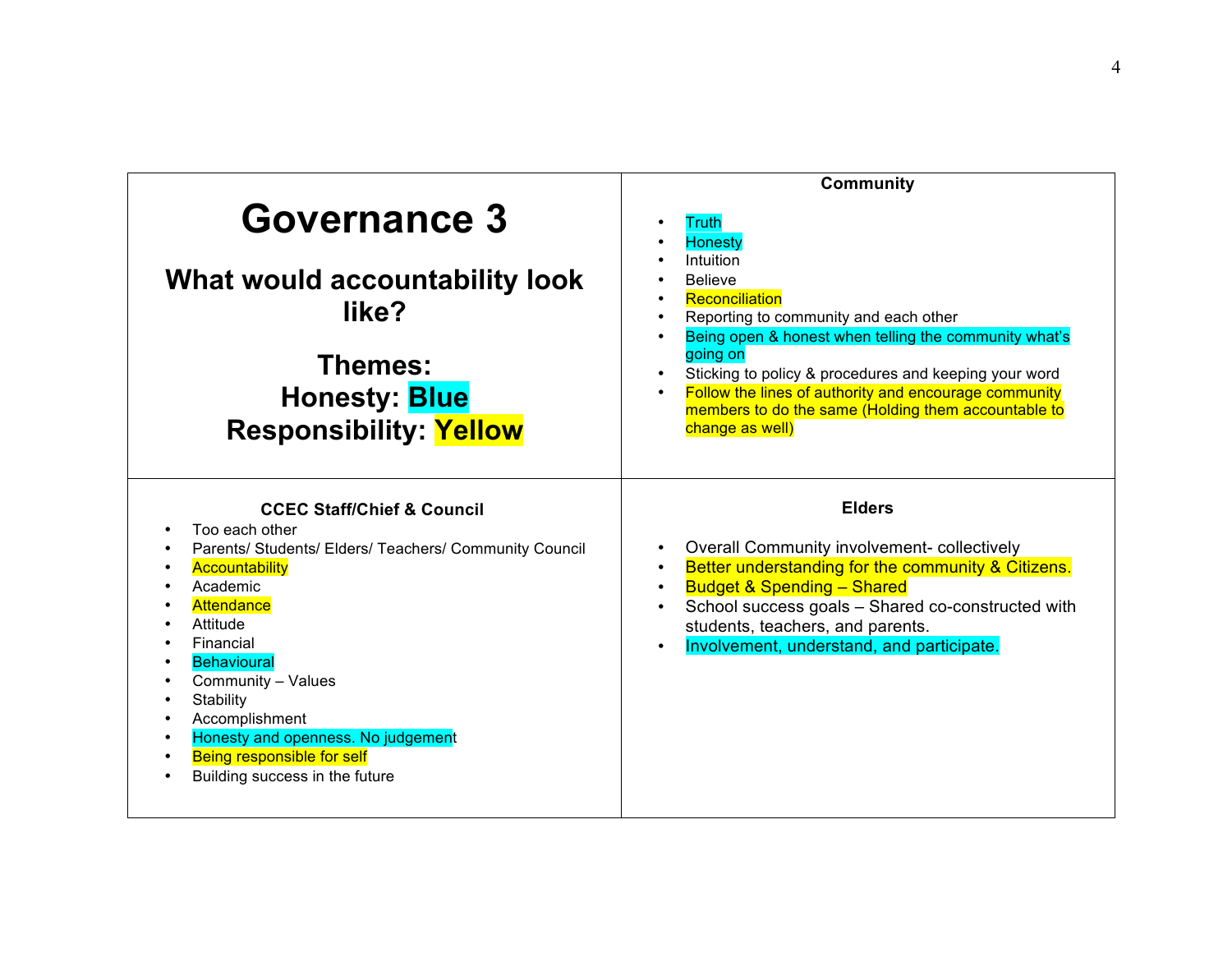|                                                                                                                                                                                                                                                                                                     | <b>Community</b>                                                                                                                                                                                                                                                                                                     |
|-----------------------------------------------------------------------------------------------------------------------------------------------------------------------------------------------------------------------------------------------------------------------------------------------------|----------------------------------------------------------------------------------------------------------------------------------------------------------------------------------------------------------------------------------------------------------------------------------------------------------------------|
| <b>Governance 4</b><br>How do we build accountability,                                                                                                                                                                                                                                              | <b>Education board</b><br><b>Committees</b><br><b>Counselling</b><br>Active supports                                                                                                                                                                                                                                 |
| advising and support into<br>education?<br>Themes:<br><b>Involvement: Green</b><br><b>Committees: Orange</b>                                                                                                                                                                                        | On reserve helpline<br>Procedures & Protocols<br>Health, Education, Employment and other departments<br>work together<br><b>Elder Council</b><br><b>Parent involvement</b><br>Involvement from everyone, no matter who they may<br>$\bullet$<br><b>Understanding and open minded</b><br>$\bullet$                    |
| <b>CCEC Staff/Chief &amp; Council</b><br>Trust, honesty, advisors, elders, parents & education,<br>consistent policy & awareness of all of above<br>Ownership<br>Everyone has a gift/value<br>Being consistent and supportive of others<br>Give parents a role in learning (Fun, Advising, Support) | <b>Elders</b><br>More accountability to the citizens. (Community<br>$\bullet$<br>council)<br>Regular meetings.<br>Posting success stories?<br>$\bullet$<br>Good communication tool (website? FB? Radio?).<br>Tipi and knowledge keepers present.<br><b>Junior Chief &amp; Council.</b><br>Healthy Knowledge Keepers. |
|                                                                                                                                                                                                                                                                                                     |                                                                                                                                                                                                                                                                                                                      |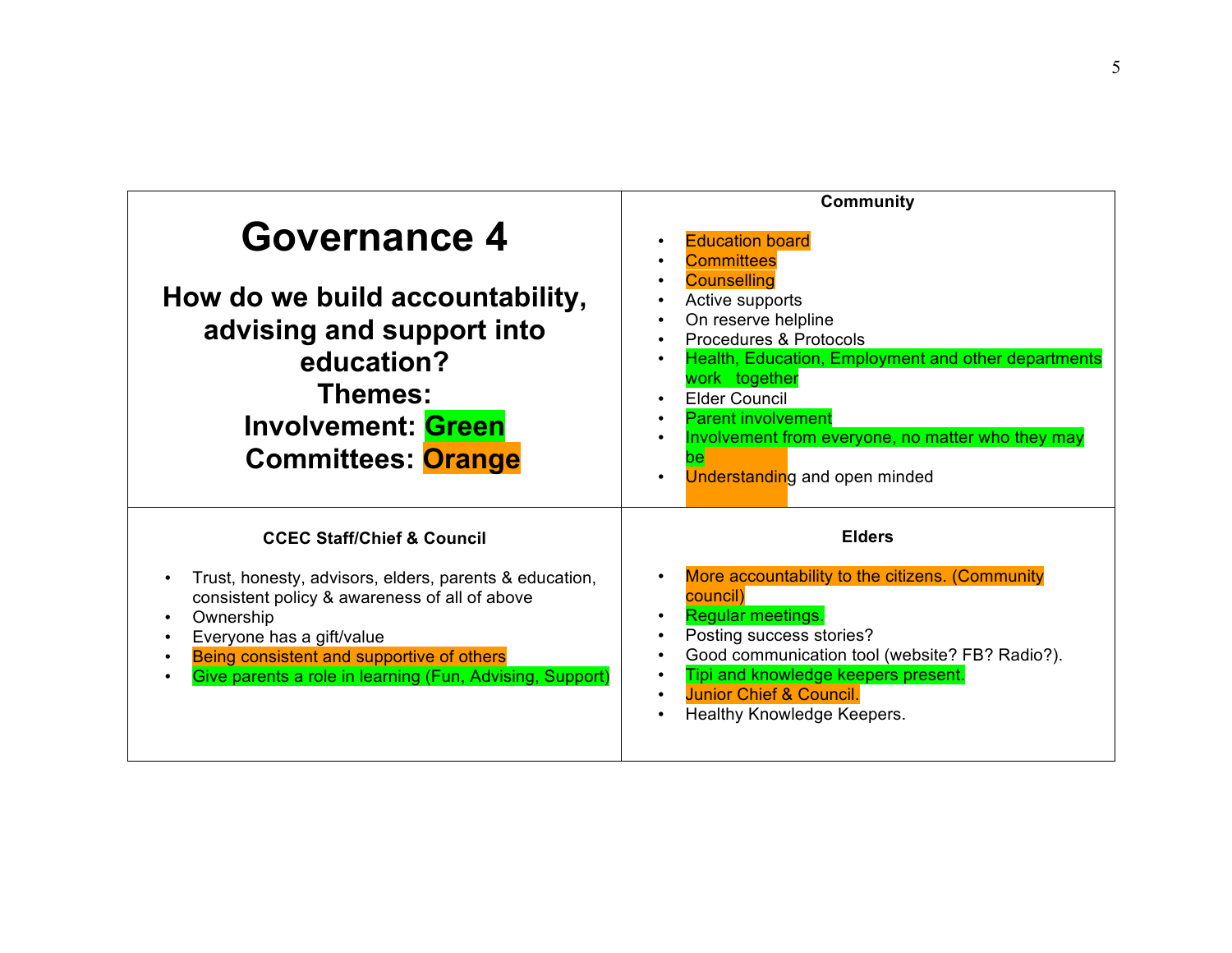| <b>Relationships 1</b>                                                                                                                                                                                                                                                                                                                                                                               | <b>Community</b>                                                                                                                                                                                                                                                |
|------------------------------------------------------------------------------------------------------------------------------------------------------------------------------------------------------------------------------------------------------------------------------------------------------------------------------------------------------------------------------------------------------|-----------------------------------------------------------------------------------------------------------------------------------------------------------------------------------------------------------------------------------------------------------------|
| What are ways to build kinship in                                                                                                                                                                                                                                                                                                                                                                    | Know who relatives are                                                                                                                                                                                                                                          |
| school and in the community?                                                                                                                                                                                                                                                                                                                                                                         | Do a family tree for each family and have it displayed                                                                                                                                                                                                          |
| Themes:                                                                                                                                                                                                                                                                                                                                                                                              | Teach Cree kinship and what it looks like                                                                                                                                                                                                                       |
| <b>Traditional Learning: Blue</b>                                                                                                                                                                                                                                                                                                                                                                    | Whole community get together                                                                                                                                                                                                                                    |
| <b>Family Trees: Yellow</b>                                                                                                                                                                                                                                                                                                                                                                          | Trust and truth                                                                                                                                                                                                                                                 |
| <b>CCEC Staff/Chief &amp; Council</b><br>Teachings about kinship<br><b>Teaching family tree/ kinship</b><br>Using knowledgeable elders who know our history<br>Document each family history/connections<br><b>Clan system teaching</b><br>Relationships: not just physical, but to the land, sky and<br>objects.<br><b>Family photos - on display all the time (Leaves of</b><br><b>Family tree)</b> | <b>Elders</b><br>Learn about intergenerational trauma.<br>Write a history about themselves.<br>Parents/ Grandparents/ Family tree.<br>"Home" groups/ belongings/ school houses/ Family-Fun<br>Fridays.<br>Help them to build family trees.<br>Who is my cousin? |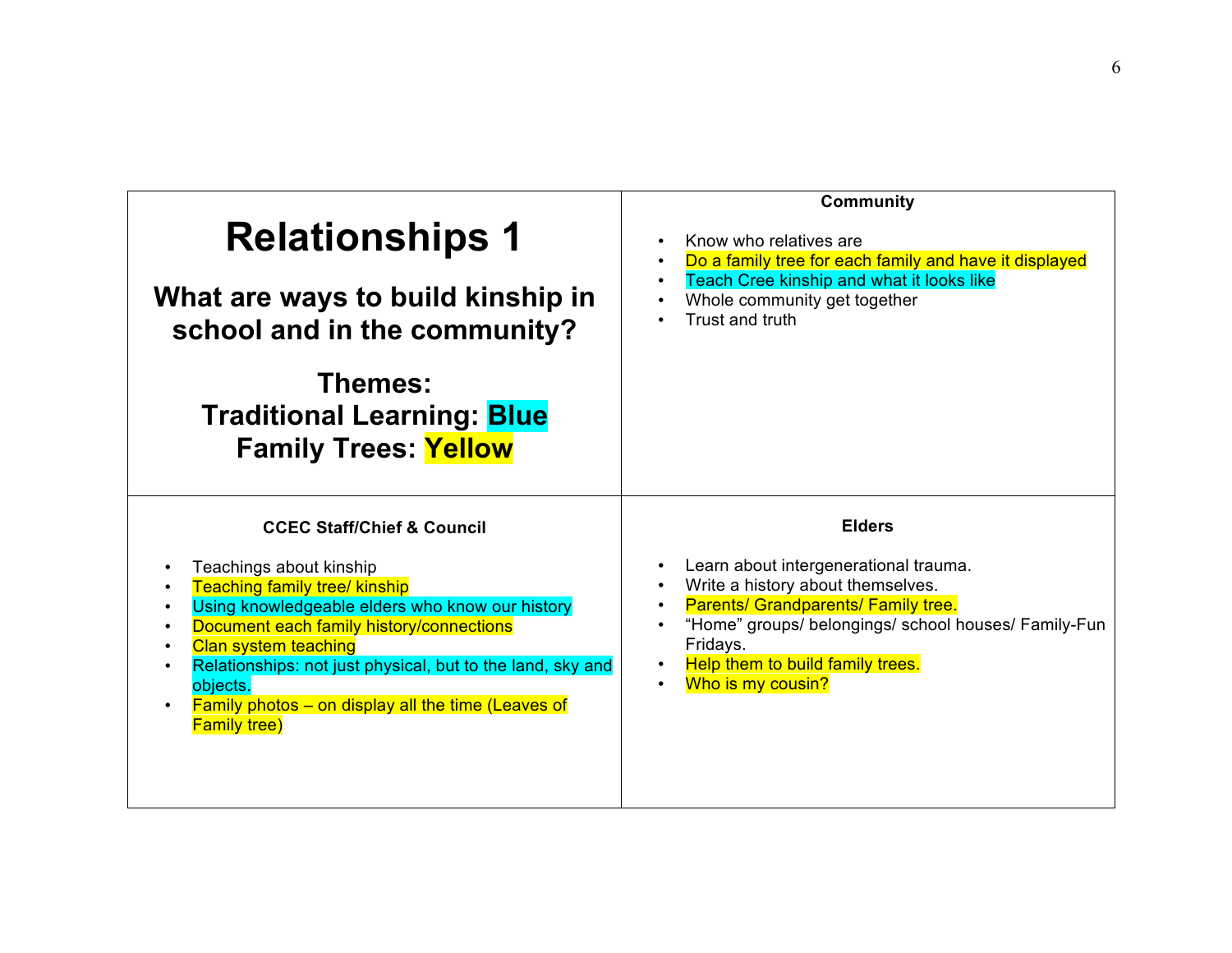| <b>Relationships 2</b><br>How can we foster and build<br>community involvement in school?<br>Themes:<br><b>Role Model: Green</b><br><b>Community: Orange</b>                                                                                                                                                                                                                                                                                                                                                                                                                                               | <b>Community</b><br><b>Parent Teacher Association (PTA) regular meetings</b><br>$\bullet$<br>More elder and parent mentors<br>$\bullet$<br>Young mom's group to share raising children, learning<br>$\bullet$<br>and teaching about being a woman, and showing<br>respect to self and to others<br>Need more "student" role models<br>$\bullet$<br>Utilize the gift list/community members' gifts<br>$\bullet$<br>Event, concert, etc.<br>$\bullet$<br>Parent, teacher, and community fun day that involves all<br>٠<br>teachers and staff so we can connect and unite as one. |
|------------------------------------------------------------------------------------------------------------------------------------------------------------------------------------------------------------------------------------------------------------------------------------------------------------------------------------------------------------------------------------------------------------------------------------------------------------------------------------------------------------------------------------------------------------------------------------------------------------|--------------------------------------------------------------------------------------------------------------------------------------------------------------------------------------------------------------------------------------------------------------------------------------------------------------------------------------------------------------------------------------------------------------------------------------------------------------------------------------------------------------------------------------------------------------------------------|
| <b>CCEC Staff/Chief &amp; Council</b><br>Feed them<br>Give them recognition<br>Welcome them<br>Create a safe inclusive environment<br>Liaison worker<br>Inviting parents to sit in class to build their future success<br>Be open/honest with communication<br>$\bullet$<br>Know what your talking about (subject)<br>Ask questions & do research<br><b>Parent volunteers</b><br><b>Elders in the school</b><br>Positive & fun activity nights include children & parents<br>$\bullet$<br>Have a sharing of responsibilities of youth and community.<br>(ie. community run one week, next week, youth run) | <b>Elders</b><br>Know what parents want then we can help.<br>$\bullet$<br>Community-home-school liaison.<br>$\bullet$<br>Meet with parents & find out where they are at/going.<br>$\bullet$<br>Find out what skills & abilities are in the community<br>$\bullet$<br>(Crochet, knit, sewing).<br>Have seniors and parents get together and share doing<br>$\bullet$<br>crafts with kids.                                                                                                                                                                                       |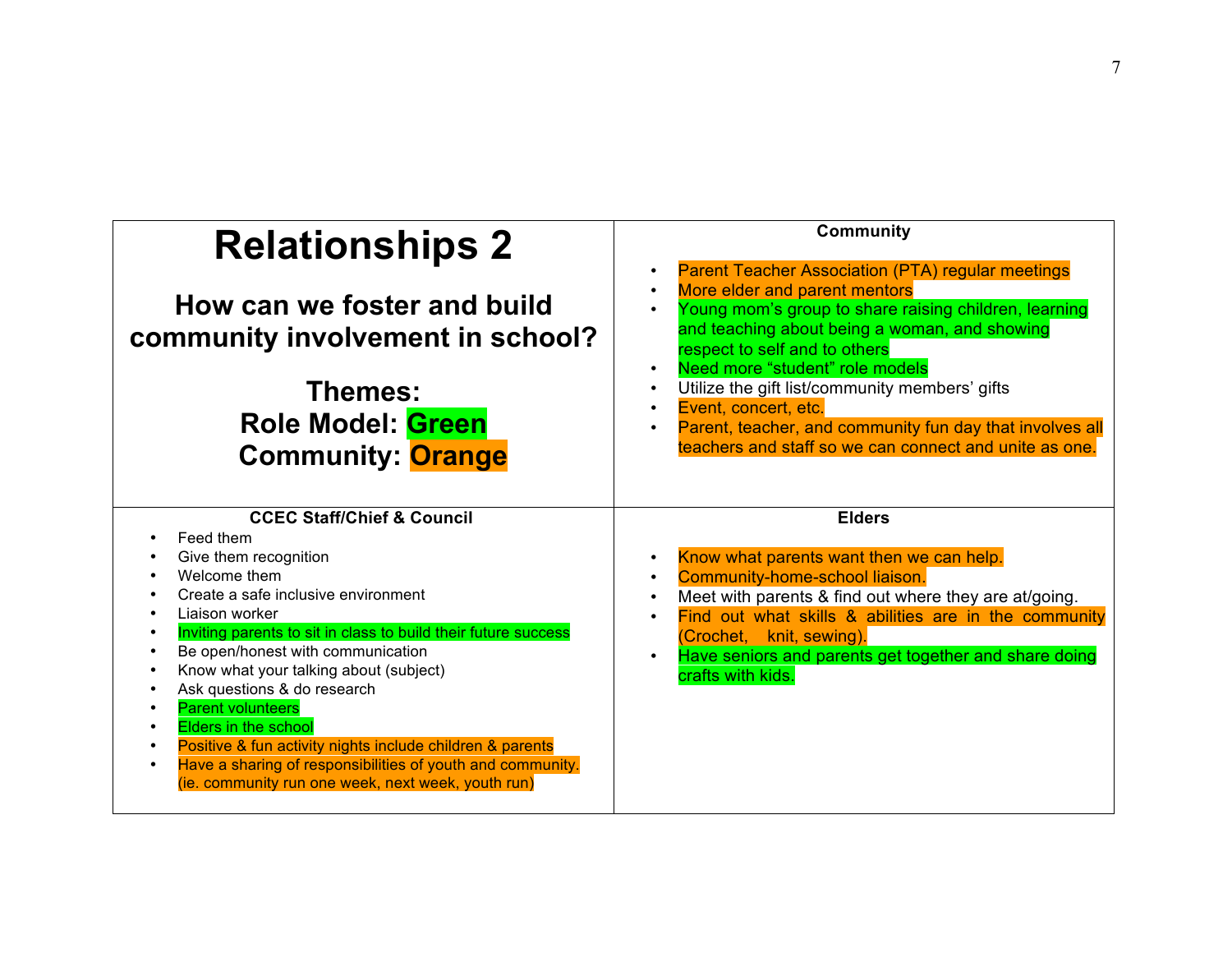|                                                                                                                                                                                                                                                                                                                                                                                                     | <b>Community</b>                                                                                                                                                                                                                                                                                                                                                                                                                                                                                                    |
|-----------------------------------------------------------------------------------------------------------------------------------------------------------------------------------------------------------------------------------------------------------------------------------------------------------------------------------------------------------------------------------------------------|---------------------------------------------------------------------------------------------------------------------------------------------------------------------------------------------------------------------------------------------------------------------------------------------------------------------------------------------------------------------------------------------------------------------------------------------------------------------------------------------------------------------|
| <b>Relationships 3</b><br>How do we strengthen connections<br>between youth & community?<br>Themes:<br><b>Volunteer: Blue</b><br><b>Youth Committee: Yellow</b>                                                                                                                                                                                                                                     | Bring back committees into the community involving youth<br><b>Volunteer work in community</b><br>Coaching<br>$\Omega$<br><b>Students</b><br>$\Omega$<br><b>Parents</b><br>$\Omega$<br><b>Teachers</b><br>Junior C&C and job shadowing (Training leaders and<br>developing skills)<br>Youth group to plan what they need to develop self<br>awareness and more responsibility<br>Take pride in their community<br>Involve youth irregardless of "WHO" they are<br>Forming bonds that could lead to things in common |
| <b>CCEC Staff/Chief &amp; Council</b><br>After school programs<br>Having community members bring knowledge into<br>school<br>Teach responsibility to community<br>Share stories of personal achievements<br>$\bullet$<br>Walk the talk<br>A youth center where both community and youth share<br>involvement<br>Summer camp together<br>Involve the youth in<br>meetings/meetings/sessions/learning | <b>Elders</b><br>When youth have sewing class model.<br>Fashion show<br>Community shower at a certain age.<br>Bring in successful members from outside to showcase<br>their road to success.                                                                                                                                                                                                                                                                                                                        |
| <b>Student voice with parents</b><br>Role models                                                                                                                                                                                                                                                                                                                                                    |                                                                                                                                                                                                                                                                                                                                                                                                                                                                                                                     |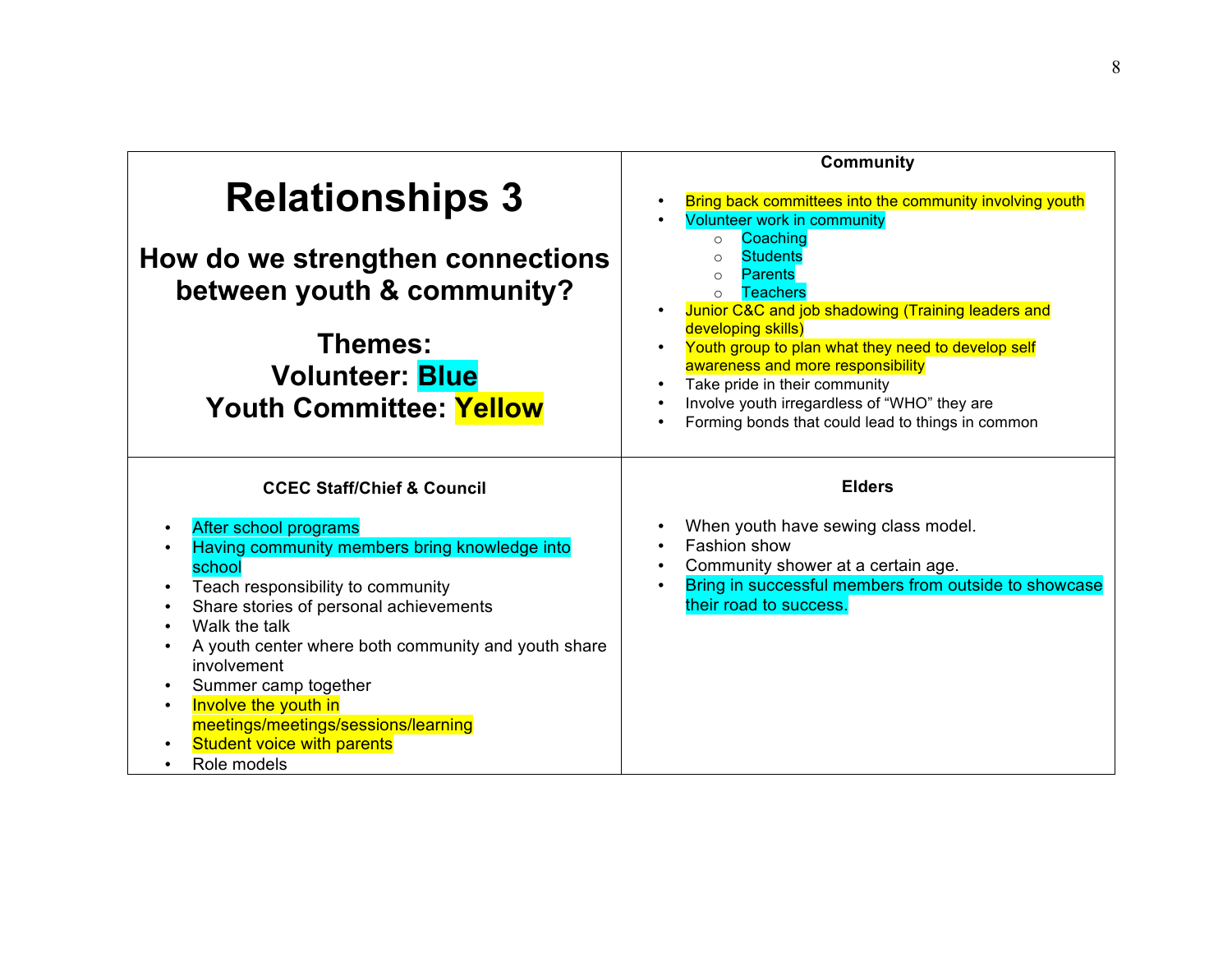| <b>Relationships 4</b><br>How do we strengthen Elder and<br>youth connections?<br>Themes:<br><b>Talking Circle: Green</b><br><b>Elder/youth Classes: Orange</b>                                                                                                                                                                                                 | <b>Community</b><br>Have a more structured elder/youth involvement<br>Imitating "Big Brother/Sister Associations" but pairing<br>elders & youth - similar interests/sharing experiences<br>Elders pass down knowledge to youth, who in turn share<br>others on what was learned<br>with<br>Spending the day with an elder by helping them around<br>their home and have the elder teach the child things that<br>will help them along in their lives<br>Bringing more elderly stories or knowledge<br>Elder circle - for youth<br>Meeting elders (in school) - trust |
|-----------------------------------------------------------------------------------------------------------------------------------------------------------------------------------------------------------------------------------------------------------------------------------------------------------------------------------------------------------------|----------------------------------------------------------------------------------------------------------------------------------------------------------------------------------------------------------------------------------------------------------------------------------------------------------------------------------------------------------------------------------------------------------------------------------------------------------------------------------------------------------------------------------------------------------------------|
| <b>CCEC Staff/Chief &amp; Council</b>                                                                                                                                                                                                                                                                                                                           | <b>Elders</b>                                                                                                                                                                                                                                                                                                                                                                                                                                                                                                                                                        |
| Grandparents part of school family groupings<br>Elder/youth classes: the old ways<br><b>Storytelling</b><br>Take one day to visit old ones<br>Traditional learning (Language, arts/crafts, ceremonies,<br>$\bullet$<br>etc.`<br>Common hang out room - interact (Elders/Students)<br>Elders books<br>Adopt a Kokum/Mushum<br>Story keeper hands down to a youth | Youth working/ helping in the community.<br>Moon time teachings.<br>Life giver teachings.<br>$\bullet$<br>Better communications/ tell our stories - our fun<br>stories.                                                                                                                                                                                                                                                                                                                                                                                              |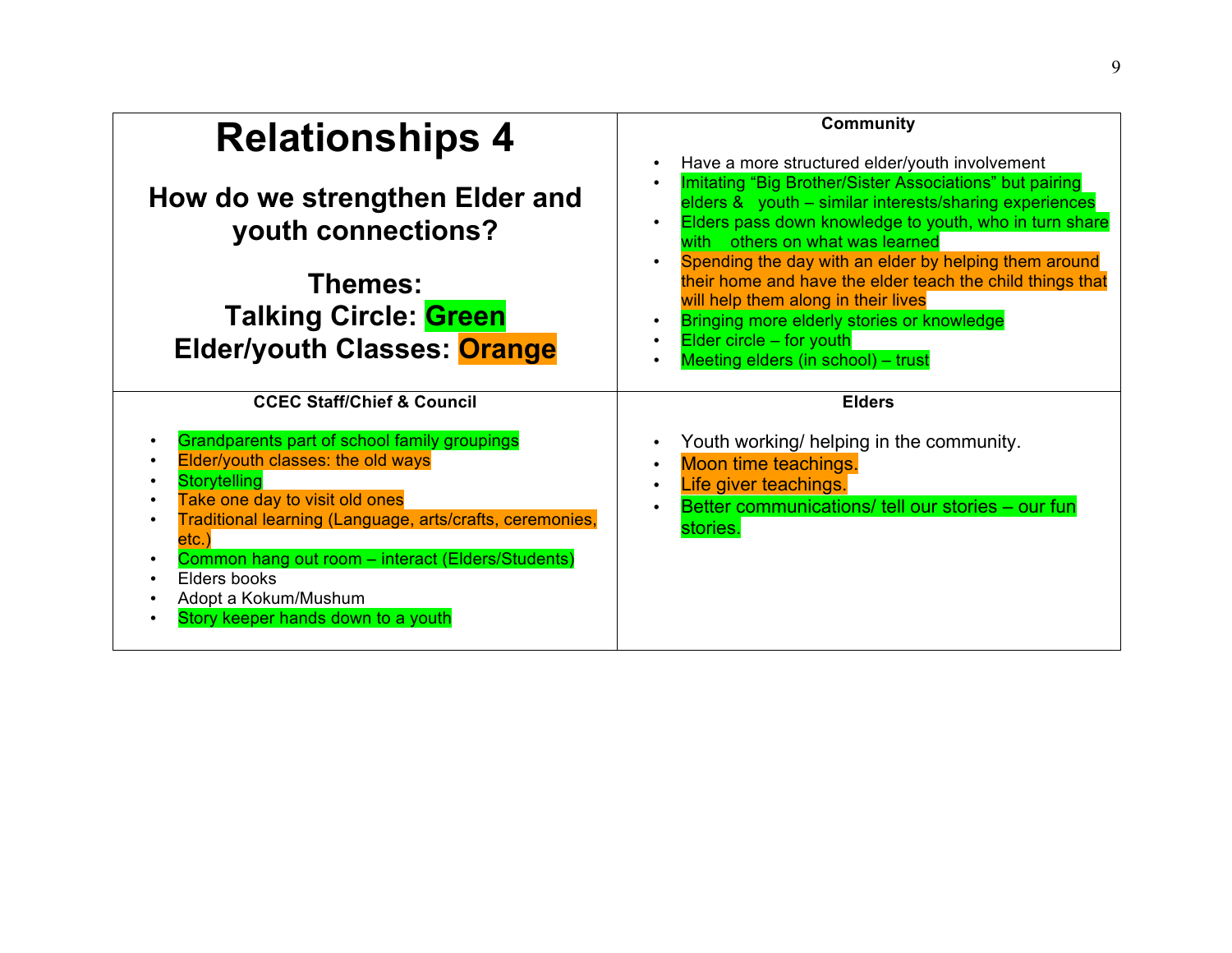| <b>Programming 1</b><br>How can community & school<br>connections be built into programming?<br>Themes:<br><b>Traditional Learning: Blue</b><br><b>Community: Yellow</b><br>Parent Involvement: Magenta                                                                                                                                                                                                                                                                                                 | <b>Community</b><br><b>Traditional parents</b><br><b>Traditional teachings (Young boys, Young Girls)</b><br>Responsibilities, expectations<br>Parents, mentors, and community members in school<br>Photoshop/IT<br>Removing silos within the CFN organization<br>More collaboration between departments<br><b>Parent volunteering</b><br><b>Life skills</b><br><b>Community based learning</b> |
|---------------------------------------------------------------------------------------------------------------------------------------------------------------------------------------------------------------------------------------------------------------------------------------------------------------------------------------------------------------------------------------------------------------------------------------------------------------------------------------------------------|------------------------------------------------------------------------------------------------------------------------------------------------------------------------------------------------------------------------------------------------------------------------------------------------------------------------------------------------------------------------------------------------|
| <b>CCEC Staff/Chief &amp; Council</b><br>Senior/elders in school<br>Volunteering<br>Land based learning<br>Language based learning<br>Open house<br><b>Good communication</b><br><b>Encourage through positive interaction</b><br>Life skill teachers<br>Valuing knowledge in community<br>Parents bring their skills into the school (during/after school<br>programs)<br>Community involvement with all people in community<br><b>Ceremony inclusion</b><br>Regular activities that involve community | <b>Elders</b><br>Invite and encourage all citizens to be involved<br>Identifying gifted people and asking them for help-<br>showcase it.<br>Home Ec. - Caterers and parents<br>Lunch program - cooking class<br>By being involved - open meeting                                                                                                                                               |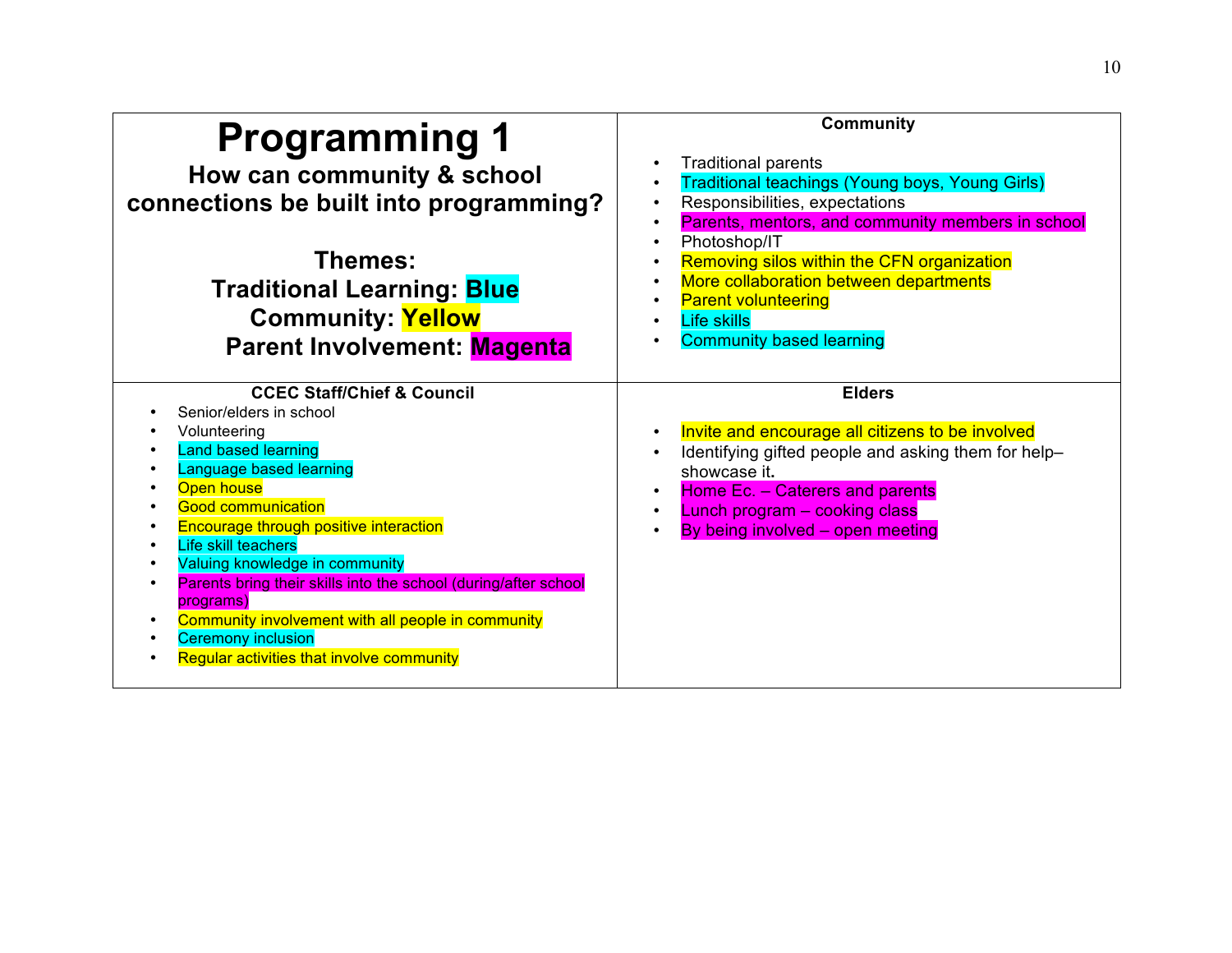| <b>Programming 2</b>                                                                                                                                                                                                                                                                                        | <b>Community</b><br>Cree **<br>$\bullet$                                                                                                                                                                                                                                                                                                                                                                                             |
|-------------------------------------------------------------------------------------------------------------------------------------------------------------------------------------------------------------------------------------------------------------------------------------------------------------|--------------------------------------------------------------------------------------------------------------------------------------------------------------------------------------------------------------------------------------------------------------------------------------------------------------------------------------------------------------------------------------------------------------------------------------|
| What should language learning look<br>like?<br>Themes:<br><b>Interesting: Green</b><br><b>Practice: Orange</b>                                                                                                                                                                                              | <b>Teacher/Person</b><br><b>Technology</b><br>$\bullet$<br><b>Cree/Saulteaux immersion school</b><br>$\bullet$<br>Practicing languages often. Not only in school but for<br>$\bullet$<br>community members as well<br>Morning drum song, prayer song, morning prayer, and<br>$\bullet$<br>morning greeting in Cree/Saulteaux<br>Educated, fun, interesting and easy to pick-up<br>$\bullet$<br><b>Hands on learning</b><br>$\bullet$ |
| <b>CCEC Staff/Chief &amp; Council</b><br>Groups of people<br><b>Elders</b><br>Immersion<br><b>Fun</b><br><b>Oral interactions</b><br><b>Respectful communication</b><br>Use your language as often as needed<br>Seeking language through ceremonies outside<br>community<br>Speaking it at home/ word a day | <b>Elders</b><br>Start at daycare to learn the languages. Younger ones<br>will embrace the language quicker.<br>Cree/ Saulteaux local curriculum - 1 to ?<br>$\bullet$<br>Language Bingo in community for parents and kids.<br>$\bullet$<br>Engage parents in learning language, use it, pass on to<br>$\bullet$<br>their children.                                                                                                  |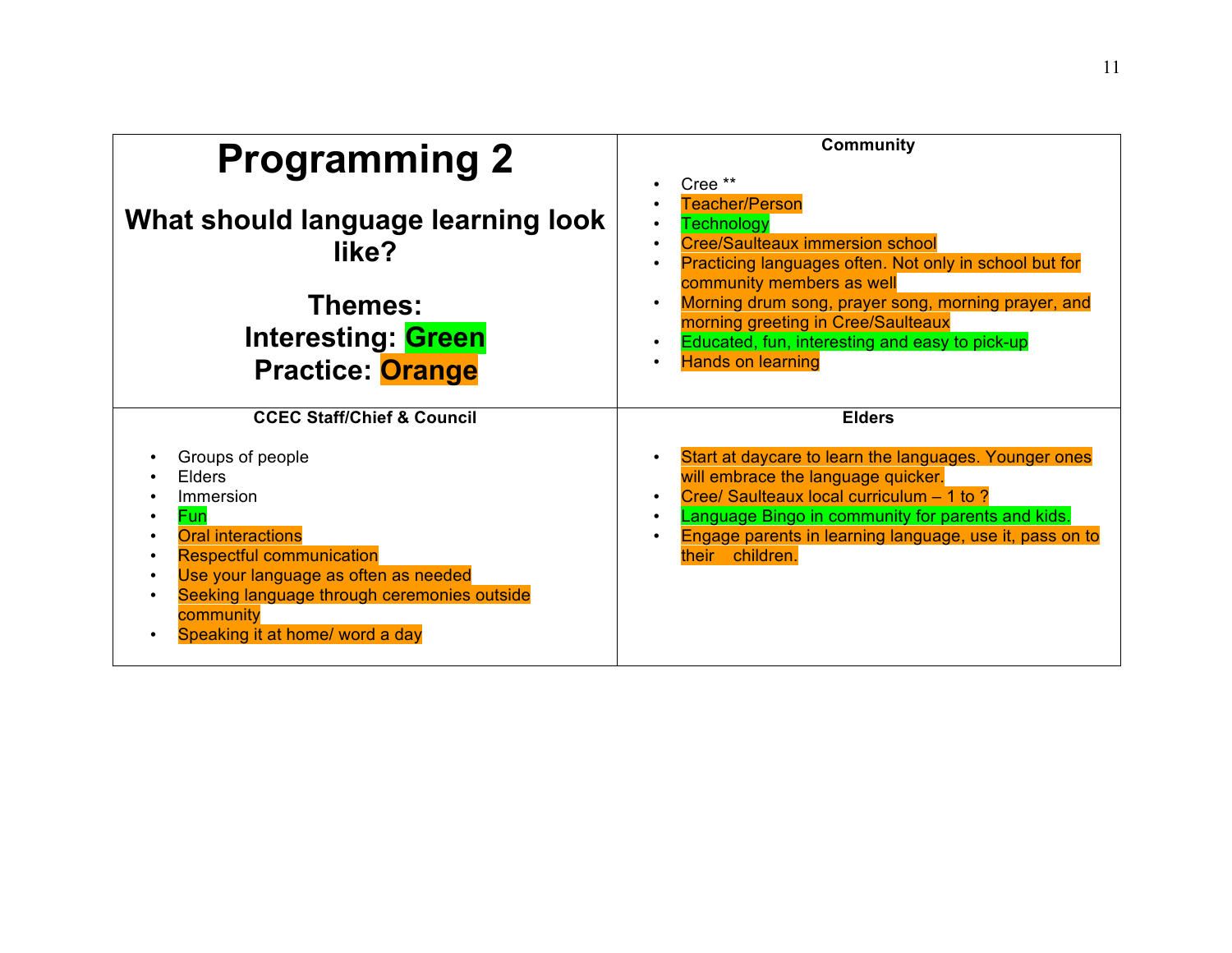| <b>Programming 3</b>                  | <b>Community</b><br>How to cook                            |
|---------------------------------------|------------------------------------------------------------|
|                                       | Handwriting                                                |
|                                       | <b>Banking</b>                                             |
| What practical skills should be       | Cree                                                       |
|                                       | How to help others who need help                           |
| taught?                               | Music                                                      |
|                                       | Rural vs urban living (lifestyles)                         |
|                                       | Lessen the culture shock                                   |
| Themes:                               | Adulting: Budgets for rent, food, and basic needs          |
|                                       | Cooking, helping, manners, respect                         |
|                                       | Rides provided                                             |
| <b>Life Skills: Blue</b>              | Trade skills (carpentry, electrical, etc.)                 |
|                                       | <b>Self care</b>                                           |
|                                       | Self taught (Learning from role models like                |
|                                       | parents/grandparents)                                      |
|                                       |                                                            |
| <b>CCEC Staff/Chief &amp; Council</b> | <b>Elders</b>                                              |
| <b>Life skills</b>                    |                                                            |
| Hunting/fishing/snaring               | Life skills.                                               |
| <b>Budgeting</b>                      | Traditional learning (teachings).                          |
| Empathy                               | Gr.10 Wellness volunteer hours.                            |
| <b>Nutrition</b>                      | Acknowledging one's gift. *                                |
| <b>Building healthy relationships</b> | Cooking, minor carpentry.                                  |
| Mental health                         | Service to community (garbage, shovel snow) - Pay?         |
| Common sense                          | We were taught to look at the negative, and not the        |
| Right from wrong                      | positive in people.                                        |
| How to save for retirement            | Life skills, "manners", learn at home. Discipline at home. |
| <b>Cooking healthy</b>                |                                                            |
| <b>People skills</b>                  |                                                            |
| <b>Listening skills</b>               |                                                            |
|                                       |                                                            |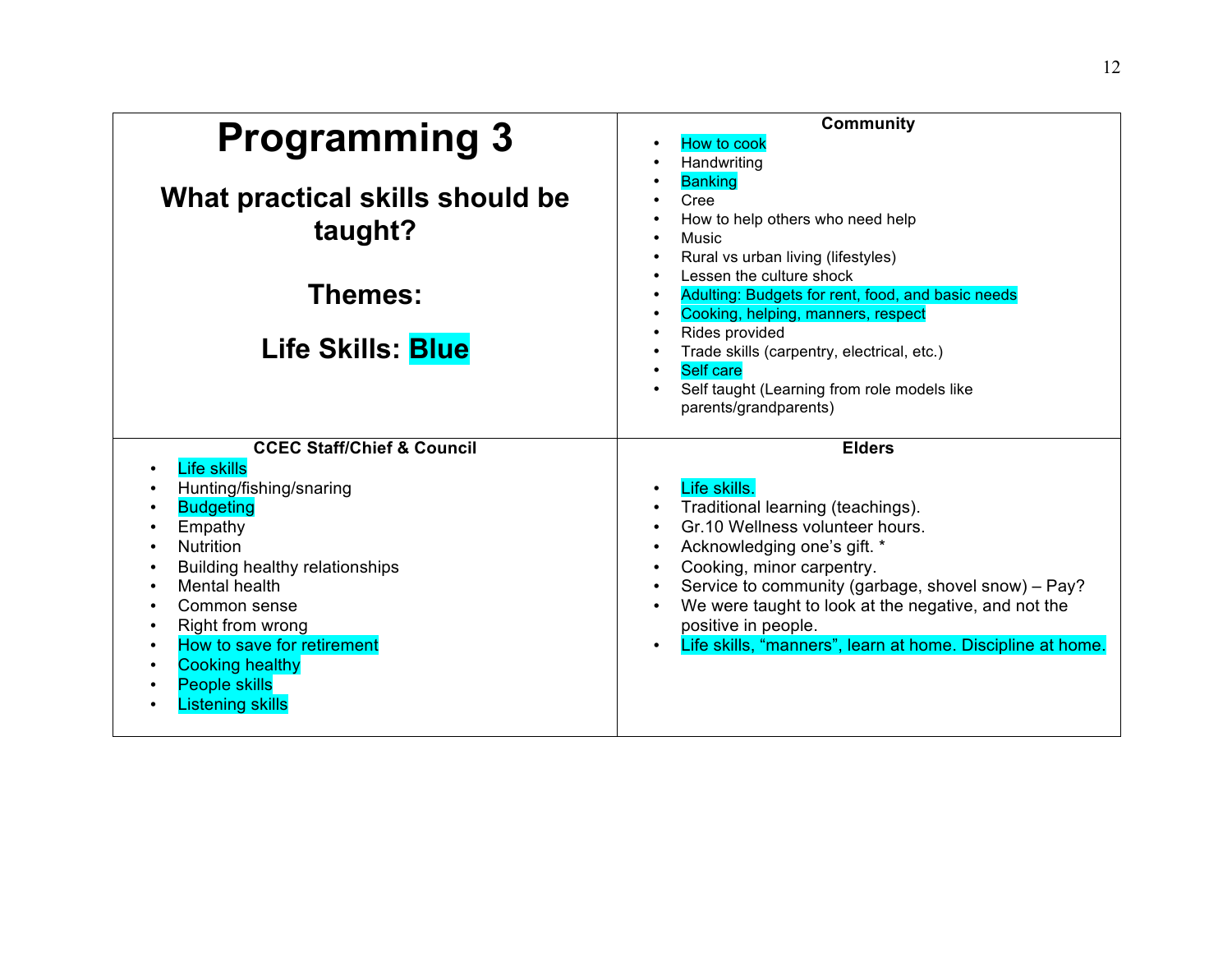| <b>Programming 4</b><br>What could outdoor/land based<br>learning look like?<br>Themes:<br><b>Traditional Learning: Green</b><br><b>Recreational Activities: Orange</b> | <b>Community</b><br>Art class outside<br>$\bullet$<br>Baseball- 13 years and younger<br>Learning about medicines from elders<br>Learn how to hunt, fish, and trap<br>$\bullet$<br>Tradition grass roots teaching, canoeing portage,<br>$\bullet$<br>outdoor survival, gathering, and sleeping outdoors<br>Learning the uses of plants/gardening<br>$\bullet$<br>Continue learning and understanding our cultural ways<br>$\bullet$<br>Learn to live off the land<br>$\bullet$<br>Medicine picking (sage, sweet grass, etc.)<br>$\bullet$ |
|-------------------------------------------------------------------------------------------------------------------------------------------------------------------------|------------------------------------------------------------------------------------------------------------------------------------------------------------------------------------------------------------------------------------------------------------------------------------------------------------------------------------------------------------------------------------------------------------------------------------------------------------------------------------------------------------------------------------------|
| <b>CCEC Staff/Chief &amp; Council</b>                                                                                                                                   | <b>Elders</b>                                                                                                                                                                                                                                                                                                                                                                                                                                                                                                                            |
| Outdoor camp (Tipi raising, basic camping skills, survival                                                                                                              | Use local people who know the lands on the rez.                                                                                                                                                                                                                                                                                                                                                                                                                                                                                          |
| skills, etc.)                                                                                                                                                           | Mapping of Cowessess (sites, names of hills, home                                                                                                                                                                                                                                                                                                                                                                                                                                                                                        |
| Greenhouse                                                                                                                                                              | "neighbourhoods").                                                                                                                                                                                                                                                                                                                                                                                                                                                                                                                       |
| <b>Food collection</b>                                                                                                                                                  | Daily walks.                                                                                                                                                                                                                                                                                                                                                                                                                                                                                                                             |
| <b>Walking the reserve lands</b>                                                                                                                                        | $\bullet$                                                                                                                                                                                                                                                                                                                                                                                                                                                                                                                                |
| School garden/ compost program                                                                                                                                          | Pick the leaves from trees, learn berries, plants, herbs,                                                                                                                                                                                                                                                                                                                                                                                                                                                                                |
| <b>Ropes course</b>                                                                                                                                                     | etc.                                                                                                                                                                                                                                                                                                                                                                                                                                                                                                                                     |
| <b>Trail teachings</b>                                                                                                                                                  | Local medicines - use                                                                                                                                                                                                                                                                                                                                                                                                                                                                                                                    |
| <b>Storytelling</b>                                                                                                                                                     | Process in gathering - (Prayers, tobacco, what time of                                                                                                                                                                                                                                                                                                                                                                                                                                                                                   |
| Natural playground                                                                                                                                                      | $\bullet$                                                                                                                                                                                                                                                                                                                                                                                                                                                                                                                                |
| <b>Scavenger hunting</b>                                                                                                                                                | day is proper time to pick, don't pick too much - always                                                                                                                                                                                                                                                                                                                                                                                                                                                                                 |
| Learning medicine picking (sage, sweetgrass, etc.)                                                                                                                      | leave some for mother earth)                                                                                                                                                                                                                                                                                                                                                                                                                                                                                                             |
| Food sovereignty                                                                                                                                                        | Introduce students to sweats with parental permission.                                                                                                                                                                                                                                                                                                                                                                                                                                                                                   |
| Hunters, gatherers                                                                                                                                                      | $\bullet$                                                                                                                                                                                                                                                                                                                                                                                                                                                                                                                                |
| Special place's meanings (Gunn's hill)                                                                                                                                  | Protocol teachings.                                                                                                                                                                                                                                                                                                                                                                                                                                                                                                                      |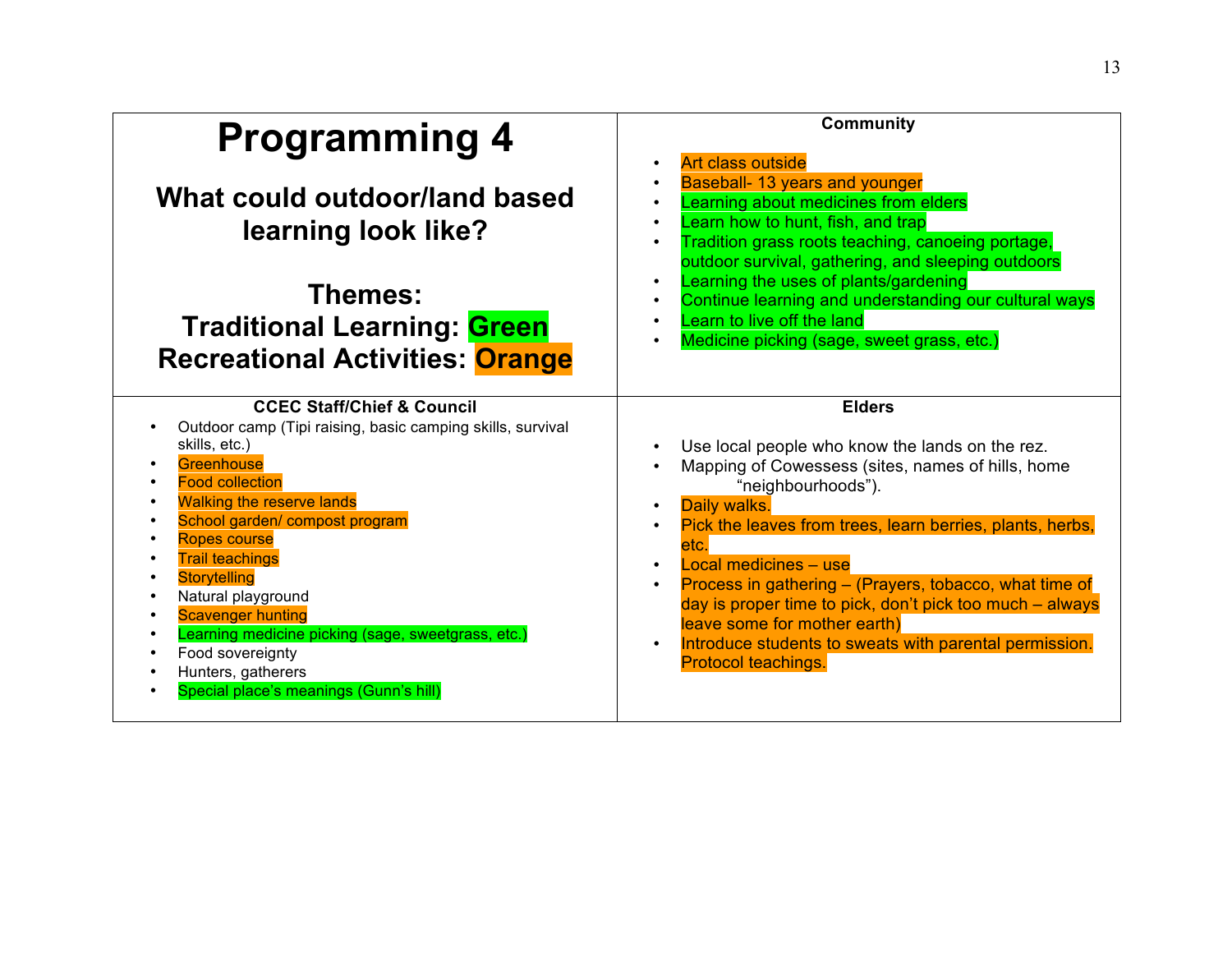| <b>Values 1</b><br>How can we focus on gifts that<br>children, Elders, and community<br>members have?                                                                                                                                                                                                                                                                                                                                                                                                                                                                    | <b>Community</b><br>Have a get together with all elders, children and community<br>and exchange their gifts by sharing it with groups<br>members<br>of people in the community<br>Have initiatives for all that come out to show their gifts/skills to<br>all community members<br>Bring in community members to teach/work in the school and<br>surrounding areas<br>Encourage and show others what gifts mean to them<br>List of what gifts people have<br>Annual feast - giveaways |
|--------------------------------------------------------------------------------------------------------------------------------------------------------------------------------------------------------------------------------------------------------------------------------------------------------------------------------------------------------------------------------------------------------------------------------------------------------------------------------------------------------------------------------------------------------------------------|---------------------------------------------------------------------------------------------------------------------------------------------------------------------------------------------------------------------------------------------------------------------------------------------------------------------------------------------------------------------------------------------------------------------------------------------------------------------------------------|
| Themes:<br><b>Share: Blue</b><br><b>Acknowledge: Yellow</b>                                                                                                                                                                                                                                                                                                                                                                                                                                                                                                              | Acknowledge one another<br>Learn from each other<br>Acknowledge what each and everyone of us have to offer<br>Have a day event to display skills/gifts - Fine Arts festival                                                                                                                                                                                                                                                                                                           |
| <b>CCEC Staff/Chief &amp; Council</b>                                                                                                                                                                                                                                                                                                                                                                                                                                                                                                                                    | <b>Elders</b>                                                                                                                                                                                                                                                                                                                                                                                                                                                                         |
| Encourage them to share their gifts<br>Observing and taking note of what a child is good<br>at/interests<br>them<br>Teaching groups for community members that have the gift<br>$\bullet$<br>that they can share with the children/ students/ parents/<br>teachers/ community<br>Allow them (students) to be accountable to teach their gifts<br>$\bullet$<br>Mentors in community - student gifts<br>$\bullet$<br>Societies/gifts<br>Inventory-community<br>Seniors/elders teaching<br>Value their individual gifts<br>Utilize those with gifts to share with community | By acknowledging their gifts and encouraging them to<br>use it within the community.<br>Welcome successful community members to present to<br>community.<br>Identifying gifts early.<br>Elders at daycare/early learning to help with identifying<br>gifts.                                                                                                                                                                                                                           |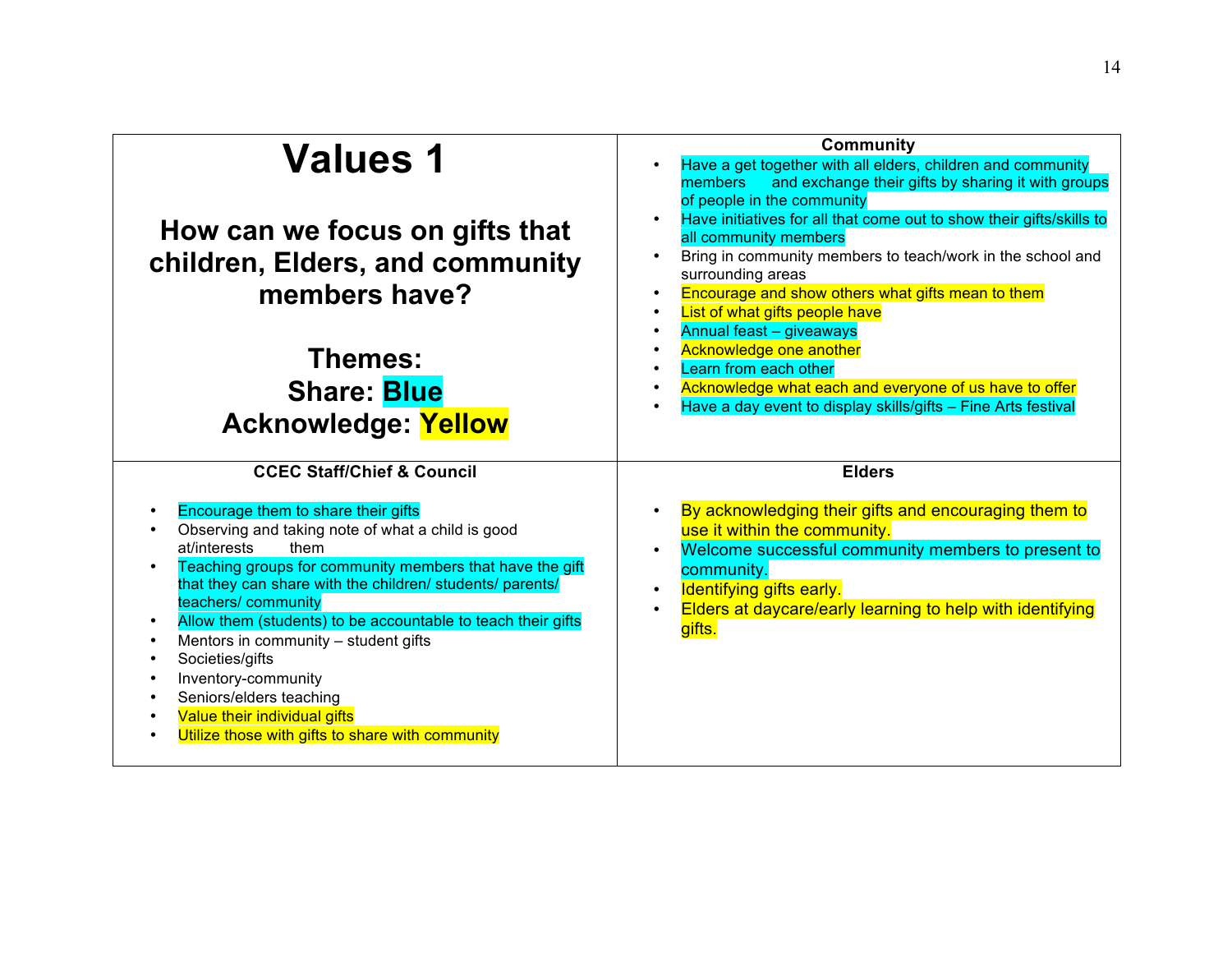| <b>Values 2</b>                                                                                                                                                                                                                                                                                                                                                                                                                                                                                                                                                                                                                                                          | <b>Community</b>                                                                                                                                                                                                                                                                                                                                                                                                                                                                                                              |
|--------------------------------------------------------------------------------------------------------------------------------------------------------------------------------------------------------------------------------------------------------------------------------------------------------------------------------------------------------------------------------------------------------------------------------------------------------------------------------------------------------------------------------------------------------------------------------------------------------------------------------------------------------------------------|-------------------------------------------------------------------------------------------------------------------------------------------------------------------------------------------------------------------------------------------------------------------------------------------------------------------------------------------------------------------------------------------------------------------------------------------------------------------------------------------------------------------------------|
| How do we respond to undesirable<br>behaviour or conflict?<br>Themes:<br><b>Community: Blue</b><br><b>Skill Building: Yellow</b>                                                                                                                                                                                                                                                                                                                                                                                                                                                                                                                                         | <b>Talking circle</b><br>Meeting one on one<br>Face it face on, resolve the situation by mediation<br>$\bullet$<br>Elder teachings/talking or spending the day with them<br>$\bullet$<br>Learn what "respect" is and means<br>$\bullet$<br><b>Expression of feelings and why</b><br><b>Learning boundaries</b><br><b>Workshops</b><br><b>Role models-healthy</b><br>Listen to the concerns<br>Learning communication skills - listen, digest what your<br>hear, have a desire to understand, and be aware of your<br>emotions |
| <b>CCEC Staff/Chief &amp; Council</b><br>In school suspensions (Protocols)<br>"Contracts" to involve community members<br>Behaviour chart with tokens and initiatives (Cowessess bucks)<br><b>Find common value</b><br><b>Hear them out</b><br><b>Accountability to community</b><br>Students have input/determine consequences<br>$\bullet$<br>Community values- self-governing<br><b>Listening &amp; loving</b><br>Understanding that help may be needed<br>$\bullet$<br>Circle with seniors/elders, parents, students<br>$\bullet$<br>Mentorship with elders/teachers/community members/ trusted<br>$\bullet$<br>individuals<br><b>Clarify the rules</b><br>$\bullet$ | <b>Elders</b><br>By "volunteering" a more positive outcome.<br>Be nice.<br><b>Talking circles?</b><br>Show/model in various settings.<br>$\bullet$<br>Justice circle / caring circle.<br>To be better at listening, we assume instead of listening<br>to the individual.                                                                                                                                                                                                                                                      |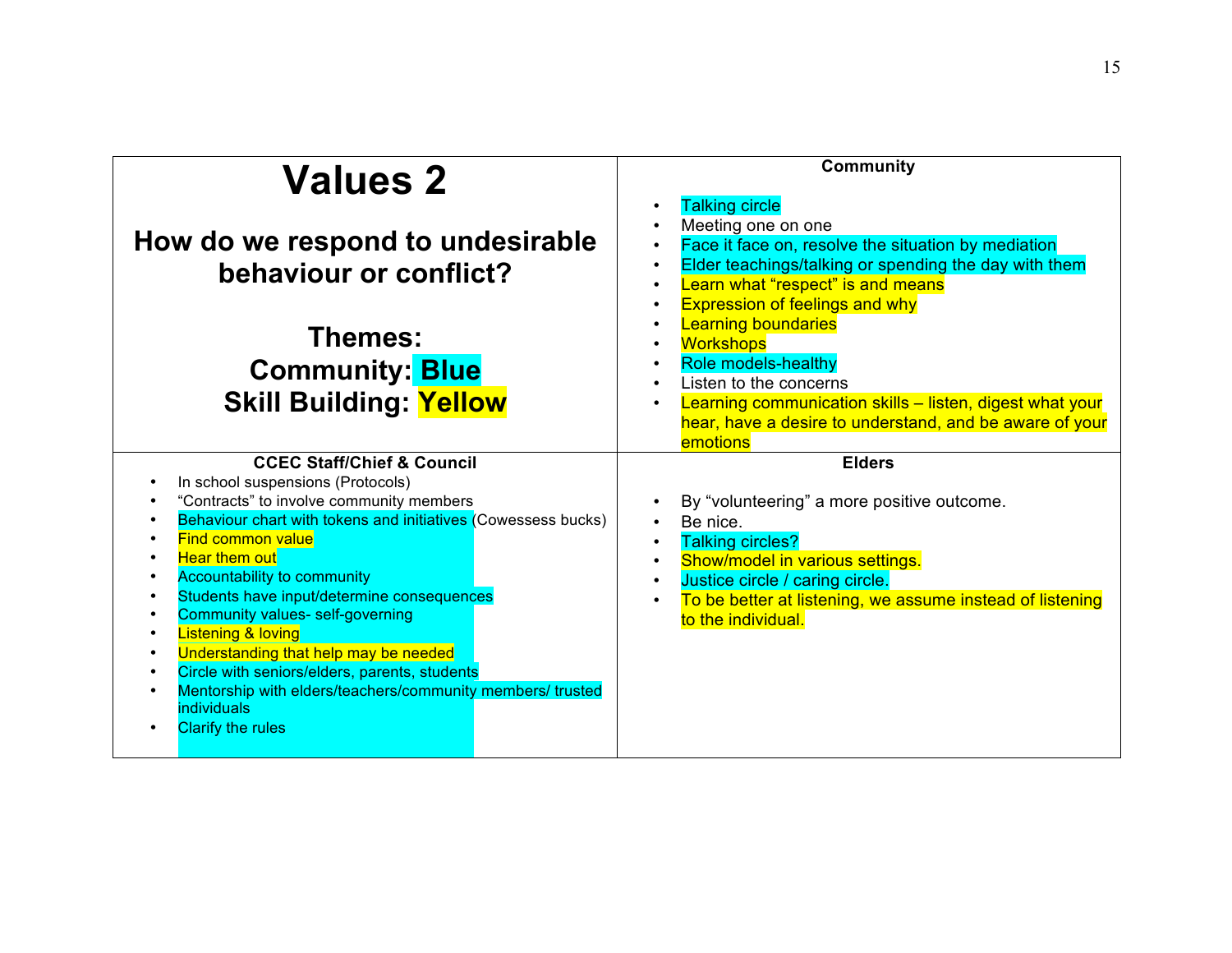| <b>Values 3</b><br>How can we foster caring<br>relationships in school?<br>Themes:<br><b>Family/Community: Green</b><br><b>Inclusive/Welcome: Yellow</b>                                                                                                                                                                                                                                                                                                                                                                                                                                                                                                                                               | <b>Community</b><br>Intimidation/bullying awareness<br>House groups/family mentoring<br><b>Peer mentors</b><br><b>Relationship with staff/parents</b><br>Self care and after school year training and revitalization<br>of education - staff<br>Non-favouritism<br>Listen to everyone despite of who they are? Listen to<br>both stories instead of just one<br>Teachers should stop and listen to student's concern<br>Morning routine - drum song, prayer song, morning<br>prayer in Cree/Saulteaux, words of inspiration from an<br>elder or community member |
|--------------------------------------------------------------------------------------------------------------------------------------------------------------------------------------------------------------------------------------------------------------------------------------------------------------------------------------------------------------------------------------------------------------------------------------------------------------------------------------------------------------------------------------------------------------------------------------------------------------------------------------------------------------------------------------------------------|------------------------------------------------------------------------------------------------------------------------------------------------------------------------------------------------------------------------------------------------------------------------------------------------------------------------------------------------------------------------------------------------------------------------------------------------------------------------------------------------------------------------------------------------------------------|
| <b>CCEC Staff/Chief &amp; Council</b><br>Open minded to all students where ever they come from/<br>home life<br>Acknowledgement when a student does something positive<br>$\bullet$<br>(without being told)<br><b>Shout outs</b><br>By example<br><b>Welcoming students in the mornings</b><br>School family groupings - activities to foster community (K-<br>12)<br>Incorporate the EA's<br><b>SRC</b><br><b>Fostering all early learning like Day Care, Nursery,</b><br>Kindergarten into a learning chains of developing all their<br>learning as they go up the chain of education<br>Student of the month<br>Playroom for students when children have parent/teacher<br><i><b>interviews</b></i> | <b>Elders</b><br>Parent involvement every day - parents spending more<br>time with children at home (reading, storytelling, games)<br>Home groups/families in school - mixed ages to foster<br>caring.<br>Story telling from local people.<br>Encourage people to share their story.                                                                                                                                                                                                                                                                             |